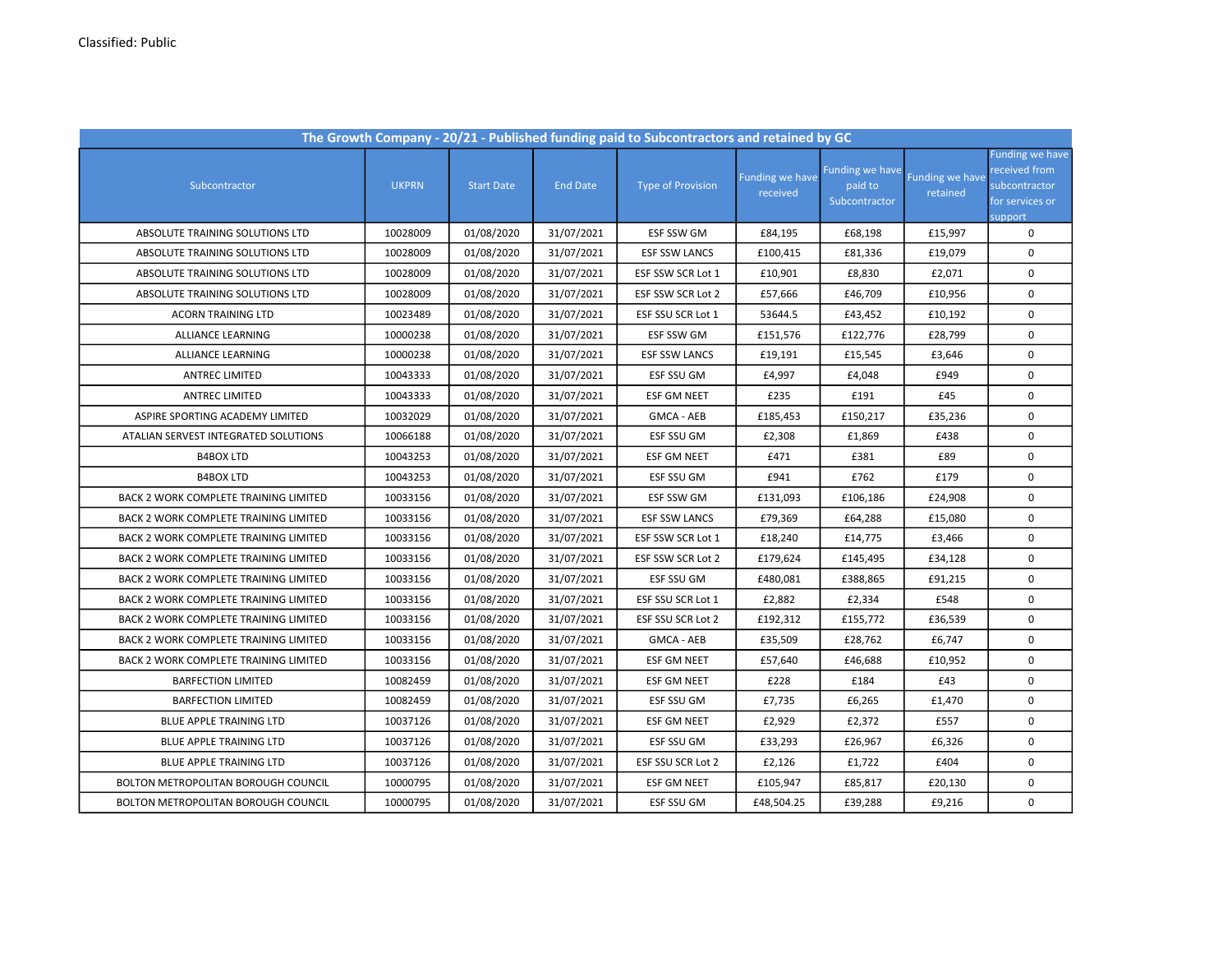| BRIGHT DIRECTION TRAINING LIMITED              | 10033710 | 01/08/2020 | 31/07/2021 | <b>ESF GM NEET</b>   | £30,998  | £25,108  | £5,890   | $\mathbf 0$  |
|------------------------------------------------|----------|------------|------------|----------------------|----------|----------|----------|--------------|
| BRIGHT DIRECTION TRAINING LIMITED              | 10033710 | 01/08/2020 | 31/07/2021 | ESF SSU GM           | £12,039  | £9,752   | £2,287   | $\mathbf 0$  |
| <b>BURY COLLEGE</b>                            | 10001005 | 01/08/2020 | 31/07/2021 | ESF SSW GM           | £73,794  | £59,773  | £14,021  | $\mathbf 0$  |
| <b>BURY COLLEGE</b>                            | 10001005 | 01/08/2020 | 31/07/2021 | ESF GM NEET          | 687.5    | £557     | £131     | $\mathbf 0$  |
| BURY METROPOLITAN BOROUGH COUNCIL              | 10001008 | 01/08/2020 | 31/07/2021 | ESF SSU GM           | 261      | £211     | £50      | $\mathbf 0$  |
| CASTLEVIEW GROUP TRAINING LTD                  | 10034461 | 01/08/2020 | 31/07/2021 | ESF SSU GM           | 23659    | £19,164  | £4,495   | 0            |
| CASTLEVIEW GROUP TRAINING LTD                  | 10034461 | 01/08/2020 | 31/07/2021 | ESF SSU SCR Lot 2    | £3,723   | £3,016   | £707     | 0            |
| COMMUNICATION SPECIALIST COLLEGE - DONCASTER   | 10002006 | 01/08/2020 | 31/07/2021 | ESF SSU SCR Lot 2    | £1,140   | £923     | £217     | $\mathbf 0$  |
| COMMUNITY REVIVAL (UK) LIMITED                 | 10019388 | 01/08/2020 | 31/07/2021 | <b>GMCA - AEB</b>    | £85,821  | £69,515  | £16,306  | 0            |
| COMMUNITY REVIVAL (UK) LIMITED                 | 10019388 | 01/08/2020 | 31/07/2021 | ESF GM NEET          | £32,105  | £26,005  | £6,100   | 0            |
| COMMUNITY REVIVAL (UK) LIMITED                 | 10019388 | 01/08/2020 | 31/07/2021 | ESF SSU GM           | £49,753  | £40,300  | £9,453   | 0            |
| DAVID IRESON (Envisage)                        | 10031424 | 01/08/2020 | 31/07/2021 | ESF SSW SCR Lot 1    | £31,933  | £25,866  | £6,067   | $\mathbf 0$  |
| DAVID IRESON (Envisage)                        | 10001875 | 01/08/2020 | 31/07/2021 | ESF SSW SCR Lot 2    | £148,725 | £120,467 | £28,258  | $\mathbf 0$  |
| DAVID IRESON (Envisage)                        | 10031424 | 01/08/2020 | 31/07/2021 | ESF SSU SCR Lot 2    | £6,328   | £5,125   | £1,202   | $\mathbf 0$  |
| DC TRAINING & DEVELOPMENT SERVICES LIMITED     | 10001875 | 01/08/2020 | 31/07/2021 | ESF SSW SCR Lot 2    | £402,564 | £326,077 | £76,487  | 0            |
| DC TRAINING & DEVELOPMENT SERVICES LIMITED     | 10001875 | 01/08/2020 | 31/07/2021 | ESF SSW SCR Lot 1    | £220,824 | £178,867 | £41,957  | 0            |
| DMR TRAINING & CONSULTANCY LIMITED             | 10041086 | 01/08/2020 | 31/07/2021 | ESF SSW GM           | £569,904 | £461,622 | £108,282 | 0            |
| DMR TRAINING & CONSULTANCY LIMITED             | 10041086 | 01/08/2020 | 31/07/2021 | <b>ESF SSW LANCS</b> | £186,212 | £150,832 | £35,380  | 0            |
| DMR TRAINING & CONSULTANCY LIMITED             | 10041086 | 01/08/2020 | 31/07/2021 | ESF SSW SCR Lot 1    | £2,117   | £1,715   | £402     | 0            |
| DMR TRAINING & CONSULTANCY LIMITED             | 10041086 | 01/08/2020 | 31/07/2021 | ESF SSW SCR Lot 2    | £215,279 | £174,376 | £40,903  | $\mathbf 0$  |
| EDUK8 PARTNERSHIP LTD                          | 10018362 | 01/08/2020 | 31/07/2021 | <b>ESF SSW LANCS</b> | £6,874   | £5,568   | £1,306   | $\mathsf{o}$ |
| EDUK8 PARTNERSHIP LTD                          | 10018362 | 01/08/2020 | 31/07/2021 | ESF SSW GM           | £27,622  | £22,374  | £5,248   | 0            |
| <b>EDUK8 PARTNERSHIP LTD</b>                   | 10018362 | 01/08/2020 | 31/07/2021 | <b>ESF GM NEET</b>   | £16,446  | £13,321  | £3,125   | $\mathbf 0$  |
| EDUK8 PARTNERSHIP LTD                          | 10018362 | 01/08/2020 | 31/07/2021 | ESF SSU GM           | £99,102  | £80,272  | £18,829  | $\mathbf 0$  |
| <b>ESSENTIAL SITE SKILLS LTD</b>               | 10044407 | 01/08/2020 | 31/07/2021 | ESF SSU SCR Lot 2    | £675,214 | £546,924 | £128,291 | $\mathbf 0$  |
| <b>ESSENTIAL SITE SKILLS LTD</b>               | 10044407 | 01/08/2020 | 31/07/2021 | ESF SSU SCR Lot 1    | £166,287 | £134,692 | £31,594  | 0            |
| <b>ESSENTIAL SITE SKILLS LTD</b>               | 10044407 | 01/08/2020 | 31/07/2021 | ESF GM NEET          | £1,448   | £1,173   | £275     | $\mathbf 0$  |
| <b>ESSENTIAL SITE SKILLS LTD</b>               | 10044407 | 01/08/2020 | 31/07/2021 | ESF SSU GM           | £11,041  | £8,943   | £2,098   | $\mathbf 0$  |
| FOCUSING FIRST ON PEOPLE LIMITED               | 10026062 | 01/08/2020 | 31/07/2021 | ESF SSW GM           | 37239.75 | £30,164  | £7,076   | $\mathbf 0$  |
| GET SET ACADEMY LTD                            | 10049431 | 01/08/2020 | 31/07/2021 | ESF SSW GM           | £223,210 | £180,800 | £42,410  | 0            |
| <b>GET SET ACADEMY LTD</b>                     | 10049431 | 01/08/2020 | 31/07/2021 | <b>ESF SSW LANCS</b> | £212,767 | £172,341 | £40,426  | $\mathsf{o}$ |
| GLOBAL MAKE-UP, HAIR & PRODUCTIONS ACADEMY LTD | 10083147 | 01/08/2020 | 31/07/2021 | ESF GM NEET          | £7,508   | £6,081   | £1,427   | 0            |
| <b>GO TRAIN LTD</b>                            | 10023196 | 01/08/2020 | 31/07/2021 | ESF SSU SCR Lot 2    | £3,719   | £3,012   | £707     | 0            |
| GROUNDWORK CHESHIRE, LANCASHIRE AND MERSEYSIDE | 10030626 | 01/08/2020 | 31/07/2021 | GMCA - AEB           | £19,628  | £15,899  | £3,729   | 0            |
|                                                |          |            |            |                      |          |          |          |              |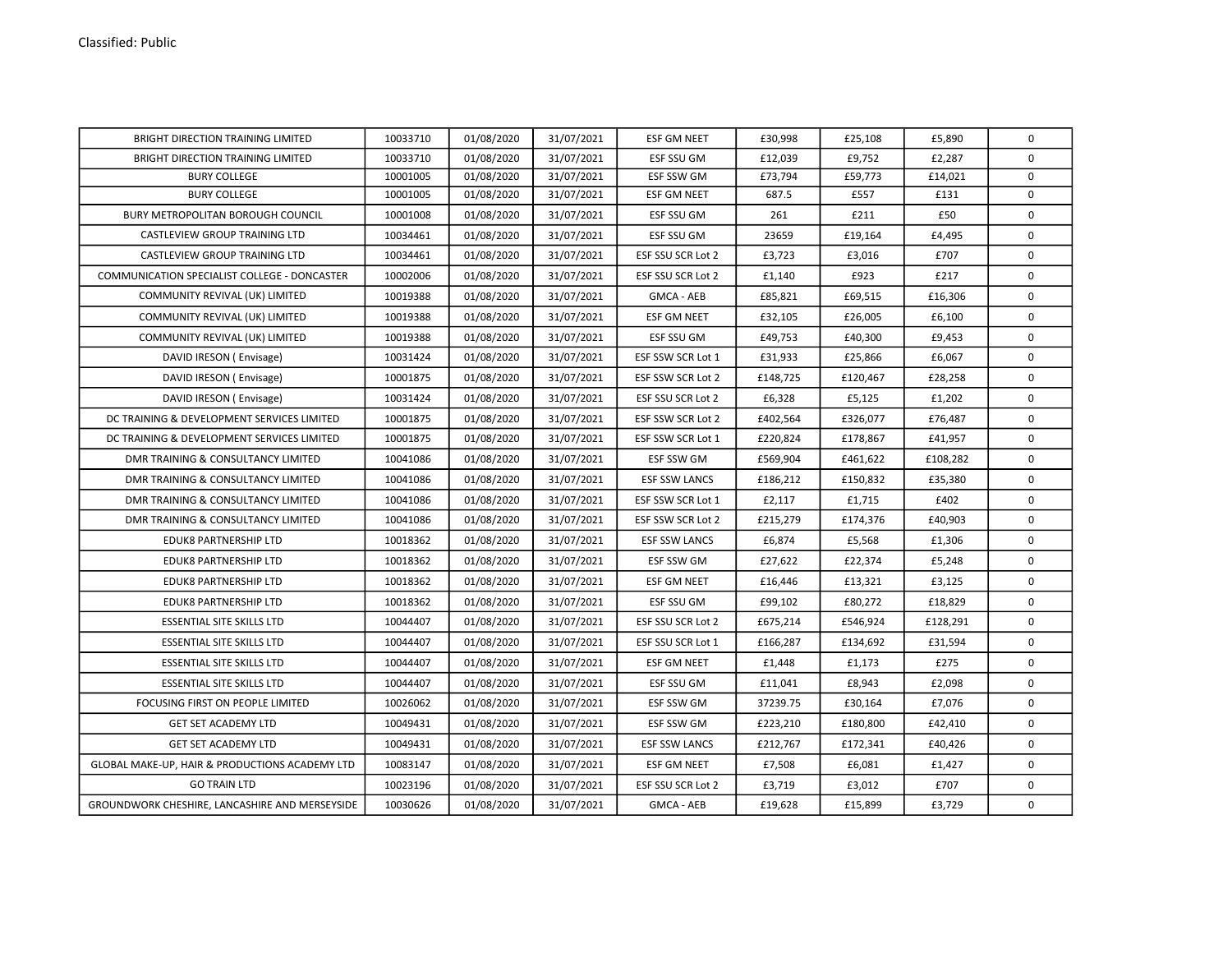| <b>GROUNDWORK OLDHAM &amp; ROCHDALE</b>     | 10002801 | 01/08/2020 | 31/07/2021 | <b>ESF GM NEET</b>   | £3,410    | £2,762   | £648    | $\mathbf 0$ |
|---------------------------------------------|----------|------------|------------|----------------------|-----------|----------|---------|-------------|
| HIT TRAINING LTD                            | 10012467 | 01/08/2020 | 31/07/2021 | ESF SSW GM           | £21,893   | £17,733  | £4,160  | 0           |
| HIT TRAINING LTD                            | 10012467 | 01/08/2020 | 31/07/2021 | <b>ESF SSW LANCS</b> | £15,270   | £12,369  | £2,901  | $\mathbf 0$ |
| <b>HIT TRAINING LTD</b>                     | 10012467 | 01/08/2020 | 31/07/2021 | ESF SSW SCR Lot 1    | £16,810   | £13,616  | £3,194  | $\mathbf 0$ |
| <b>HIT TRAINING LTD</b>                     | 10012467 | 01/08/2020 | 31/07/2021 | ESF SSW SCR Lot 2    | £95,789   | £77,589  | £18,200 | $\Omega$    |
| <b>HOLT GREEN TRAINING LIMITED</b>          | 10046346 | 01/08/2020 | 31/07/2021 | <b>GMCA - AEB</b>    | £25,295   | £20,489  | £4,806  | $\Omega$    |
| INDEPENDENT TRAINING SERVICES LIMITED       | 10003289 | 01/08/2020 | 31/07/2021 | ESF SSU SCR Lot 1    | £13,735   | £11,125  | £2,610  | $\mathbf 0$ |
| INDEPENDENT TRAINING SERVICES LIMITED       | 10003289 | 01/08/2020 | 31/07/2021 | ESF SSU SCR Lot 2    | £270,730  | £219,291 | £51,439 | $\mathbf 0$ |
| <b>INSTEP UK LTD</b>                        | 10003317 | 01/08/2020 | 31/07/2021 | <b>ESF GM NEET</b>   | £1,448    | £1,173   | £275    | $\Omega$    |
| <b>INSTEP UK LTD</b>                        | 10003317 | 01/08/2020 | 31/07/2021 | <b>ESF SSU GM</b>    | £4,839    | £3,920   | £919    | $\Omega$    |
| <b>INSTEP UK LTD</b>                        | 10003317 | 01/08/2020 | 31/07/2021 | <b>ESF SSU GM</b>    | £42,724   | £34,606  | £8,118  | $\Omega$    |
| INTEGRATED TRAINING SOLUTIONS LIMITED       | 10036582 | 01/08/2020 | 31/07/2021 | <b>ESF SSW LANCS</b> | 70575.5   | £57,166  | £13,409 | 0           |
| INTEGRATED TRAINING SOLUTIONS LIMITED       | 10036582 | 01/08/2020 | 31/07/2021 | ESF SSW SCR Lot 2    | 160866.75 | £130,302 | £30,565 | $\mathbf 0$ |
| INTEGRATED TRAINING SOLUTIONS LIMITED       | 10036582 | 01/08/2020 | 31/07/2021 | ESF SSW GM           | £65,004   | £52,653  | £12,351 | 0           |
| LEARNING CURVE GROUP LIMITED                | 10008935 | 01/08/2020 | 31/07/2021 | <b>ESF GM NEET</b>   | £4,971    | £4,026   | £944    | $\mathbf 0$ |
| LEARNING CURVE GROUP LIMITED                | 10008935 | 01/08/2020 | 31/07/2021 | ESF SSU GM           | £63,048   | £51,068  | £11,979 | $\mathbf 0$ |
| LEARNING CURVE GROUP LIMITED                | 10008935 | 01/08/2020 | 31/07/2021 | ESF SSU SCR Lot 2    | 992       | £804     | £188    | $\Omega$    |
| LIFE SKILLS CENTRES LTD                     | 10055978 | 01/08/2020 | 31/07/2021 | ESF SSU SCR Lot 2    | £429,547  | £347,933 | £81,614 | $\mathbf 0$ |
| LIFE SKILLS CENTRES LTD                     | 10055978 | 01/08/2020 | 31/07/2021 | ESF SSU SCR Lot 1    | £18,245   | £14,778  | £3,466  | $\Omega$    |
| LIFE SKILLS CENTRES LTD                     | 10055978 | 01/08/2020 | 31/07/2021 | <b>ESF SSU GM</b>    | £8,469    | £6,860   | £1,609  | $\Omega$    |
| <b>LOGISTICA TRAINING LIMITED</b>           | 10040219 | 01/08/2020 | 31/07/2021 | ESF SSW GM           | £254,172  | £205,879 | £48,293 | $\mathbf 0$ |
| LOGISTICA TRAINING LIMITED                  | 10040219 | 01/08/2020 | 31/07/2021 | <b>ESF SSW LANCS</b> | £283,148  | £229,350 | £53,798 | $\Omega$    |
| LOGISTICA TRAINING LIMITED                  | 10040219 | 01/08/2020 | 31/07/2021 | ESF SSW SCR Lot 1    | £199,340  | £161,466 | £37,875 | $\mathbf 0$ |
| LOGISTICA TRAINING LIMITED                  | 10040219 | 01/08/2020 | 31/07/2021 | ESF SSW SCR Lot 2    | £344,663  | £279,177 | £65,486 | $\mathbf 0$ |
| LTE GROUP TRADING AS THE MANCHESTER COLLEGE | 10023139 | 01/08/2020 | 31/07/2021 | ESF GM NEET          | £600      | £486     | £114    | 0           |
| MANCHESTER FIRST LIMITED                    | 10030665 | 01/08/2020 | 31/07/2021 | ESF SSW GM           | £84,525   | £68,465  | £16,060 | $\mathbf 0$ |
| MANCHESTER YOUNG LIVES LTD                  | 10030435 | 01/08/2020 | 31/07/2021 | <b>ESF GM NEET</b>   | £33,038   | £26,760  | £6,277  | $\Omega$    |
| MANTRA LEARNING LIMITED                     | 10004181 | 01/08/2020 | 31/07/2021 | <b>LCRCA - AEB</b>   | £99,870   | £80,895  | £18,975 | $\Omega$    |
| <b>MANTRA LEARNING LIMITED</b>              | 10004181 | 01/08/2020 | 31/07/2021 | <b>ESF SSW GM</b>    | £1,734    | £1,404   | £329    | $\Omega$    |
| MEADOWHALL TRAINING LIMITED                 | 10010905 | 01/08/2020 | 31/07/2021 | ESF SSU SCR Lot 2    | £211,702  | £171,478 | £40,223 | $\mathbf 0$ |
| MEADOWHALL TRAINING LIMITED                 | 10010905 | 01/08/2020 | 31/07/2021 | ESF SSW SCR Lot 1    | £8,630    | £6,990   | £1,640  | $\mathbf 0$ |
| MEADOWHALL TRAINING LIMITED                 | 10010905 | 01/08/2020 | 31/07/2021 | ESF SSW SCR Lot 2    | £154,222  | £124,919 | £29,302 | $\Omega$    |
| MOMENTUM RECRUITMENT LIMITED                | 10043060 | 01/08/2020 | 31/07/2021 | <b>ESF GM NEET</b>   | £67,140   | £54,383  | £12,757 | $\mathbf 0$ |
|                                             |          |            |            |                      |           |          |         |             |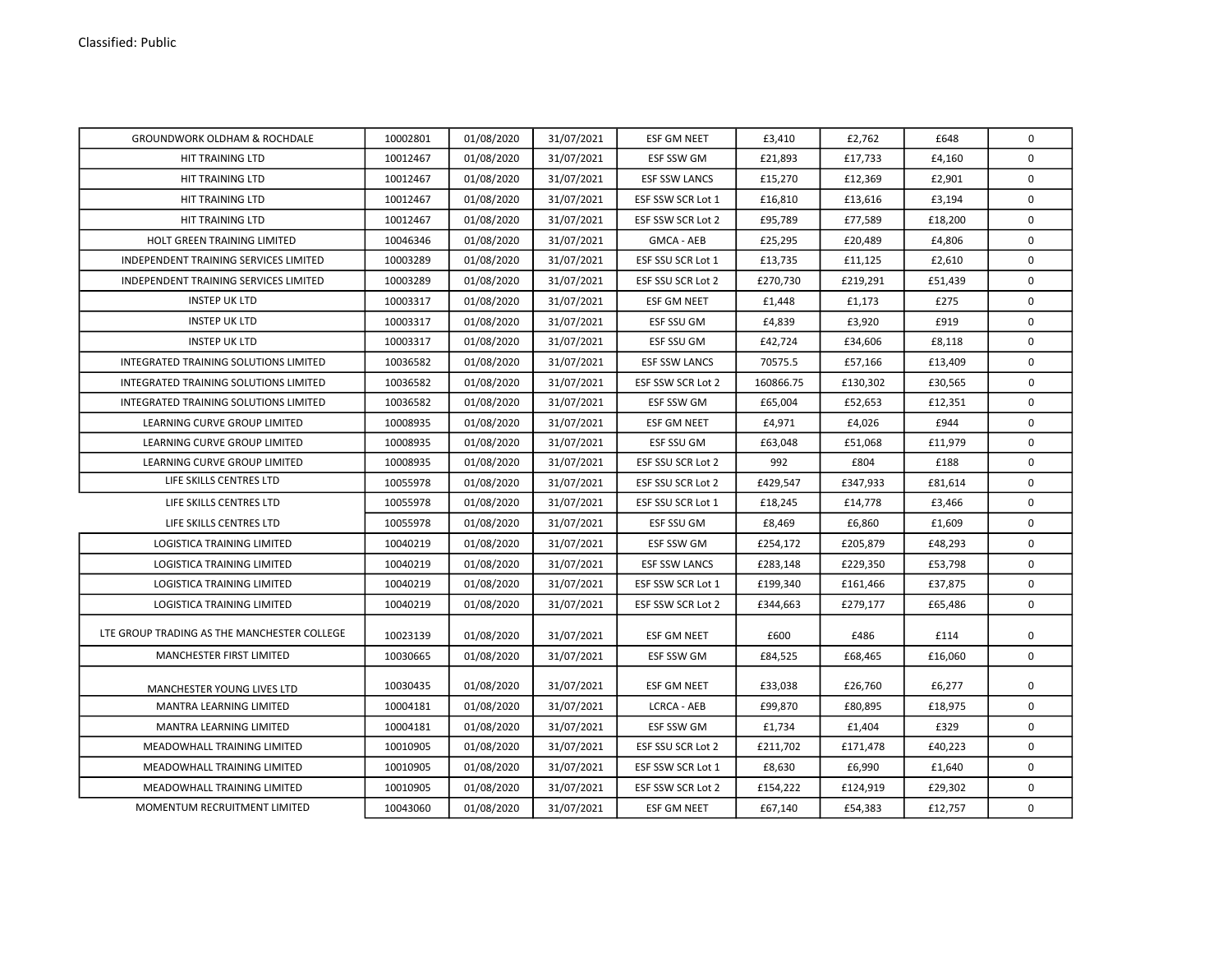| MOMENTUM RECRUITMENT LIMITED              | 10043060 | 01/08/2020 | 31/07/2021 | ESF SSU GM           | £267,378 | £216,576 | £50,802  | 0           |
|-------------------------------------------|----------|------------|------------|----------------------|----------|----------|----------|-------------|
| MOMENTUM RECRUITMENT LIMITED              | 10043060 | 01/08/2020 | 31/07/2021 | ESF SSU SCR Lot 1    | £5,732   | £4,643   | £1,089   | 0           |
| MOMENTUM RECRUITMENT LIMITED              | 10043060 | 01/08/2020 | 31/07/2021 | ESF SSU SCR Lot 2    | £137,626 | £111,477 | £26,149  | 0           |
| MOMENTUM RECRUITMENT LIMITED              | 10043060 | 01/08/2020 | 31/07/2021 | ESF SSW GM           | £1,848   | £1,497   | £351     | 0           |
| MOMENTUM RECRUITMENT LIMITED              | 10043060 | 01/08/2020 | 31/07/2021 | <b>ESF SSW LANCS</b> | £1,848   | £1,497   | £351     | 0           |
| MOMENTUM RECRUITMENT LIMITED              | 10043060 | 01/08/2020 | 31/07/2021 | ESF SSW SCR Lot 1    | £5,546   | £4,492   | £1,054   | $\mathsf 0$ |
| MOMENTUM RECRUITMENT LIMITED              | 10043060 | 01/08/2020 | 31/07/2021 | ESF SSW SCR Lot 2    | £21,697  | £17,575  | £4,122   | $\mathbf 0$ |
| NEW GENERATION TRAINING & CONSULTANCY LTD | 10025712 | 01/08/2020 | 31/07/2021 | ESF SSU GM           | 18009    | £14,587  | £3,422   | $\mathbf 0$ |
| NORTH LANCS. TRAINING GROUP LIMITED (THE) | 10004692 | 01/08/2020 | 31/07/2021 | <b>ESF SSW LANCS</b> | £23,890  | £19,350  | £4,539   | 0           |
| NORTH WEST SKILLS ACADEMY LIMITED         | 10042437 | 01/08/2020 | 31/07/2021 | <b>ESF SSW GM</b>    | £545,350 | £441,734 | £103,617 | $\mathbf 0$ |
| NORTH WEST SKILLS ACADEMY LIMITED         | 10042437 | 01/08/2020 | 31/07/2021 | <b>ESF SSW LANCS</b> | £184,951 | £149,810 | £35,141  | $\mathbf 0$ |
| NORTH WEST SKILLS ACADEMY LIMITED         | 10042437 | 01/08/2020 | 31/07/2021 | ESF SSW SCR Lot 1    | £8,132   | £6,587   | £1,545   | 0           |
| NORTH WEST SKILLS ACADEMY LIMITED         | 10042437 | 01/08/2020 | 31/07/2021 | ESF SSW SCR Lot 2    | £92,968  | £75,304  | £17,664  | $\mathbf 0$ |
| NORTHWEST EDUCATION AND TRAINING LIMITED  | 10041486 | 01/08/2020 | 31/07/2021 | <b>ESF GM NEET</b>   | £140,397 | £113,722 | £26,675  | 0           |
| NORTHWEST EDUCATION AND TRAINING LIMITED  | 10041486 | 01/08/2020 | 31/07/2021 | ESF SSU GM           | £477,484 | £386,762 | £90,722  | 0           |
| NORTHWEST EDUCATION AND TRAINING LIMITED  | 10041486 | 01/08/2020 | 31/07/2021 | ESF SSU SCR Lot 2    | £41,951  | £33,980  | £7,971   | 0           |
| OLDHAM METROPOLITAN BOROUGH COUNCIL       | 10004858 | 01/08/2020 | 31/07/2021 | ESF SSU GM           | 73204.5  | £59,296  | £13,909  | 0           |
| ONE MANCHESTER LTD                        | 10083546 | 01/08/2020 | 31/07/2021 | <b>ESF GM NEET</b>   | £69,424  | £56,233  | £13,191  | 0           |
| ONE MANCHESTER LTD                        | 10083546 | 01/08/2020 | 31/07/2021 | ESF SSU GM           | £4,608   | £3,732   | £876     | 0           |
| PHOENIX TRAINING SERVICES (MIDLANDS) LTD  | 10005094 | 01/08/2020 | 31/07/2021 | <b>ESF SSU GM</b>    | £13,883  | £11,245  | £2,638   | $\mathbf 0$ |
| PHOENIX TRAINING SERVICES (MIDLANDS) LTD  | 10005094 | 01/08/2020 | 31/07/2021 | ESF SSU SCR Lot 2    | £17,371  | £14,071  | £3,300   | $\mathbf 0$ |
| PLATO TRAINING (UK) LTD                   | 10023592 | 01/08/2020 | 31/07/2021 | <b>GMCA - AEB</b>    | £236,570 | £191,621 | £44,948  | $\mathbf 0$ |
| PLATO TRAINING (UK) LTD                   | 10023592 | 01/08/2020 | 31/07/2021 | <b>ESF GM NEET</b>   | £9,520   | £7,711   | £1,809   | $\mathsf 0$ |
| PLATO TRAINING (UK) LTD                   | 10023592 | 01/08/2020 | 31/07/2021 | ESF SSU GM           | £260,095 | £210,677 | £49,418  | 0           |
| RHINO TRAINING LIMITED                    | 10027636 | 01/08/2020 | 31/07/2021 | ESF SSW GM           | £17,833  | £14,445  | £3,388   | 0           |
| RHINO TRAINING LIMITED                    | 10027636 | 01/08/2020 | 31/07/2021 | <b>ESF SSW LANCS</b> | £72,363  | £58,614  | £13,749  | 0           |
| <b>RHINO TRAINING LIMITED</b>             | 10027636 | 01/08/2020 | 31/07/2021 | ESF SSW SCR Lot 1    | £10,820  | £8,764   | £2,056   | 0           |
| RHINO TRAINING LIMITED                    | 10027936 | 01/08/2020 | 31/07/2021 | ESF SSW SCR Lot 2    | £293,916 | £238,072 | £55,844  | 0           |
| ROCHDALE BOROUGH COUNCIL (ELP)            | 10005508 | 01/08/2020 | 31/07/2021 | ESF SSU GM           | £125,702 | £101,818 | £23,883  | 0           |
| ROCHDALE BOROUGH COUNCIL (ELP)            | 10005508 | 01/08/2020 | 31/07/2021 | <b>ESF GM NEET</b>   | £74,186  | £60,091  | £14,095  | 0           |
| ROCHDALE TRAINING ASSOCIATION LIMITED     | 10005509 | 01/08/2020 | 31/07/2021 | ESF GM NEET          | £18,095  | £14,657  | £3,438   | 0           |
| ROCHDALE TRAINING ASSOCIATION LIMITED     | 10005509 | 01/08/2020 | 31/07/2021 | ESF SSU GM           | £20,048  | £16,238  | £3,809   | $\mathbf 0$ |
| ROCHDALE TRAINING ASSOCIATION LIMITED     | 10005509 | 01/08/2020 | 31/07/2021 | <b>ESF SSW GM</b>    | £29,951  | £24,261  | £5,691   | $\mathbf 0$ |
| SALMA KAROLIA t/a SBA Nationwide          | 10052829 | 01/08/2020 | 31/07/2021 | <b>ESF GM NEET</b>   | £269,704 | £218,460 | £51,244  | $\mathbf 0$ |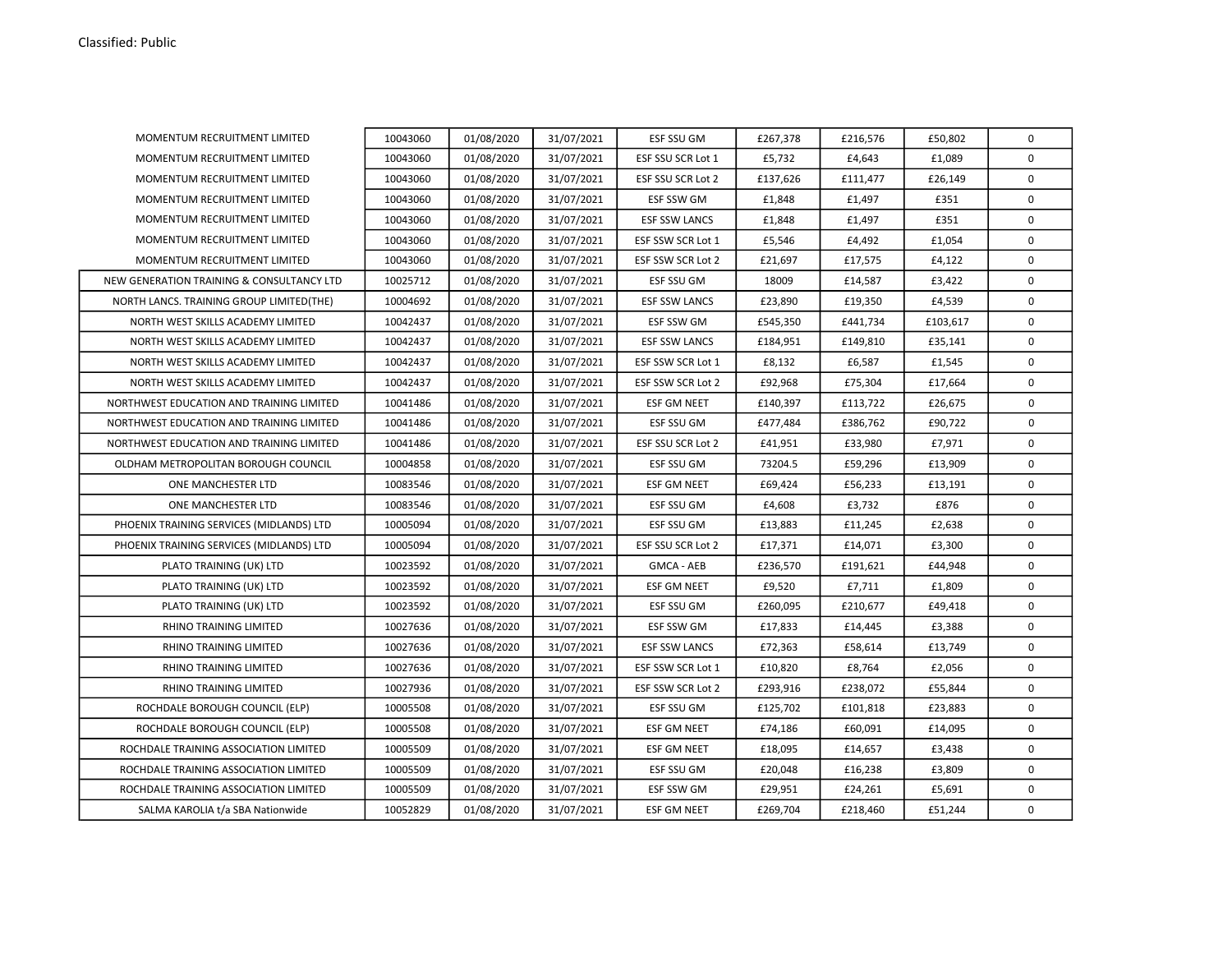| SALMA KAROLIA t/a SBA Nationwide                                | 10052829 | 01/08/2020 | 31/07/2021 | ESF SSU GM           | £426,324  | £345,322 | £81,001  | 0            |
|-----------------------------------------------------------------|----------|------------|------------|----------------------|-----------|----------|----------|--------------|
| SALMA KAROLIA t/a SBA Nationwide                                | 10052829 | 01/08/2020 | 31/07/2021 | ESF SSU SCR Lot 2    | £193,354  | £156,617 | £36,737  | 0            |
| <b>SB SKILLS SOLUTIONS LTD</b>                                  | 10040792 | 01/08/2020 | 31/07/2021 | <b>ESF SSW LANCS</b> | £333,309  | £269,980 | £63,329  | $\mathbf 0$  |
| SB SKILLS SOLUTIONS LTD                                         | 10040792 | 01/08/2020 | 31/07/2021 | ESF SSW GM           | £301,628  | £244,319 | £57,309  | $\mathbf 0$  |
| SB SKILLS SOLUTIONS LTD                                         | 10040792 | 01/08/2020 | 31/07/2021 | ESF SSW SCR Lot 2    | £116,390  | £94,276  | £22,114  | $\mathbf 0$  |
| SHEFFIELD CITY COUNCIL                                          | 10002244 | 01/08/2020 | 31/07/2021 | ESF SSW SCR Lot 2    | £2,212    | £1,792   | £420     | $\mathsf{o}$ |
| SKILLS COLLEGE UK LIMITED                                       | 10045354 | 01/08/2020 | 31/07/2021 | <b>GMCA - AEB</b>    | £279,932  | £226,745 | £53,187  | 0            |
| SKILLS RECRUITMENT LTD T/A SKILLS CONSTRUCTION<br><b>CENTRE</b> | 10019711 | 01/08/2020 | 31/07/2021 | <b>ESF GM NEET</b>   | 439712.25 | £356,167 | £83,545  | 0            |
| SKILLS RECRUITMENT LTD T/A SKILLS CONSTRUCTION<br><b>CENTRE</b> | 10019711 | 01/08/2020 | 31/07/2021 | ESF SSU GM           | 83639.5   | £67,748  | £15,892  | 0            |
| <b>SOLVO VIR LTD</b>                                            | 10048217 | 01/08/2020 | 31/07/2021 | <b>ESF SSW GM</b>    | £32,036   | £25,949  | £6,087   | $\mathbf 0$  |
| SOLVO VIR LTD                                                   | 10048217 | 01/08/2020 | 31/07/2021 | <b>ESF SSW LANCS</b> | £129,146  | £104,608 | £24,538  | 0            |
| THE CONSTRUCTION SKILLS PEOPLE LTD                              | 10030802 | 01/08/2020 | 31/07/2021 | ESF SSW GM           | £642,540  | £520,457 | £122,083 | $\mathbf 0$  |
| THE CONSTRUCTION SKILLS PEOPLE LTD                              | 10030802 | 01/08/2020 | 31/07/2021 | <b>ESF SSW LANCS</b> | £294,550  | £238,586 | £55,965  | 0            |
| THE CONSTRUCTION SKILLS PEOPLE LTD                              | 10030802 | 01/08/2020 | 31/07/2021 | ESF SSW SCR Lot 1    | £141,206  | £114,377 | £26,829  | $\mathbf 0$  |
| THE CONSTRUCTION SKILLS PEOPLE LTD                              | 10030802 | 01/08/2020 | 31/07/2021 | ESF SSW SCR Lot 2    | £566,024  | £458,479 | £107,545 | $\mathbf 0$  |
| THE CONSTRUCTION SKILLS PEOPLE LTD                              | 10030802 | 01/08/2020 | 31/07/2021 | <b>LCRCA - AEB</b>   | £72,756   | £58,933  | £13,824  | $\mathbf 0$  |
| THE CONSTRUCTION SKILLS PEOPLE LTD                              | 10030802 | 01/08/2020 | 31/07/2021 | ESF SSU GM           | £108,093  | £87,555  | £20,538  | 0            |
| THE CONSTRUCTION SKILLS PEOPLE LTD                              | 10030802 | 01/08/2020 | 31/07/2021 | ESF SSU SCR Lot 1    | £12,359   | £10,011  | £2,348   | 0            |
| THE CONSTRUCTION SKILLS PEOPLE LTD                              | 10030802 | 01/08/2020 | 31/07/2021 | ESF SSU SCR Lot 2    | £25,460   | £20,622  | £4,837   | $\mathbf 0$  |
| THE NUMBER 4 GROUP LIMITED                                      | 10033193 | 01/08/2020 | 31/07/2021 | <b>ESF GM NEET</b>   | £150      | £122     | £29      | $\mathbf 0$  |
| THE NUMBER 4 GROUP LIMITED                                      | 10033193 | 01/08/2020 | 31/07/2021 | ESF SSU GM           | £300      | £243     | £57      | $\mathbf 0$  |
| <b>E PENNINE ACUTE HOSPITALS NATIONAL HEALTH SERVICE TRI</b>    | 10028366 | 01/08/2020 | 31/07/2021 | <b>ESF GM NEET</b>   | £11,368   | £9,208   | £2,160   | $\mathsf 0$  |
| EPENNINE ACUTE HOSPITALS NATIONAL HEALTH SERVICE TRI            | 10028366 | 01/08/2020 | 31/07/2021 | ESF SSU GM           | £67,350   | £54,554  | £12,797  | 0            |
| THE PORTLAND TRAINING COMPANY LIMITED                           | 10046979 | 01/08/2020 | 31/07/2021 | ESF SSU GM           | £1,825    | £1,478   | £347     | $\mathbf 0$  |
| THE PORTLAND TRAINING COMPANY LIMITED                           | 10046979 | 01/08/2020 | 31/07/2021 | ESF SSU SCR Lot 2    | £3,642    | £2,950   | £692     | $\mathbf 0$  |
| THE PORTLAND TRAINING COMPANY LIMITED                           | 10046979 | 01/08/2020 | 31/07/2021 | <b>ESF GM NEET</b>   | £811      | £657     | £154     | $\mathbf 0$  |
| THE SALFORD DIOCESAN TRUST                                      | 10006115 | 01/08/2020 | 31/07/2021 | <b>GMCA - AEB</b>    | £21,277   | £17,235  | £4,043   | $\mathbf 0$  |
| THE SALFORD DIOCESAN TRUST                                      | 10006115 | 01/08/2020 | 31/07/2021 | ESF SSU GM           | £2,028    | £1,642   | £385     | $\mathsf{o}$ |
| E ROSE SCHOOL OF BEAUTY AND COMPLEMENTARY THERAPI               | 10007484 | 01/08/2020 | 31/07/2021 | ESF GM NEET          | £77,819   | £63,033  | £14,786  | 0            |
| EROSE SCHOOL OF BEAUTY AND COMPLEMENTARY THERAPI                | 10007484 | 01/08/2020 | 31/07/2021 | ESF SSU GM           | £230,767  | £186,921 | £43,846  | 0            |
| ROSE SCHOOL OF BEAUTY AND COMPLEMENTARY THERAPI                 | 10007484 | 01/08/2020 | 31/07/2021 | ESF SSU SCR Lot 1    | £4,680    | £3,791   | £889     | 0            |
| ROSE SCHOOL OF BEAUTY AND COMPLEMENTARY THERAPI                 | 10007484 | 01/08/2020 | 31/07/2021 | ESF SSU SCR Lot 2    | £367,295  | £297,509 | £69,786  | $\mathbf 0$  |
| TOTAL EXCELLENCE CENTRE LIMITED                                 | 10028238 | 01/08/2020 | 31/07/2021 | ESF SSW GM           | £103,552  | £83,877  | £19,675  | $\mathbf 0$  |